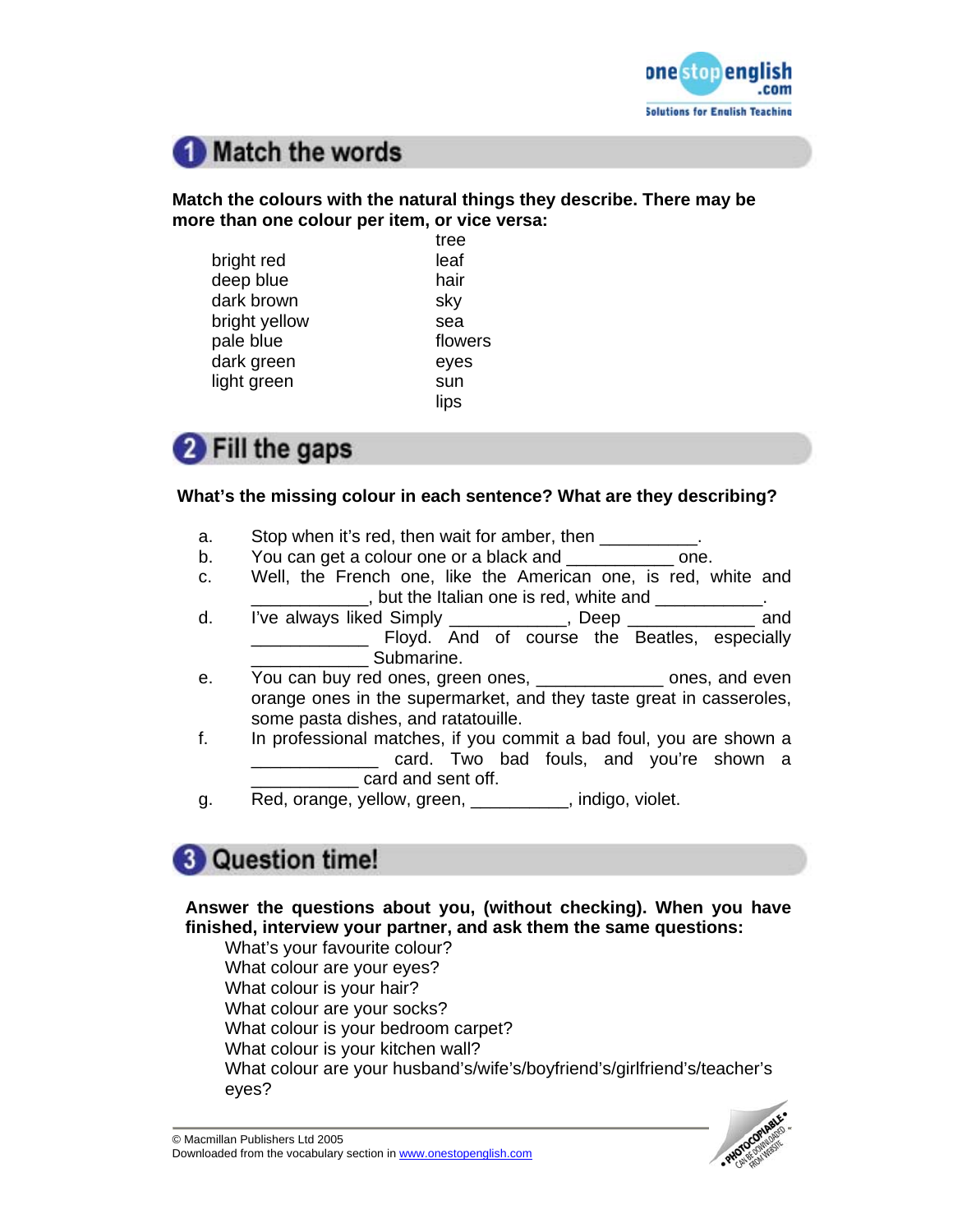



### **Read the descriptions and decide which colours they are describing:**

- a. In advertising, they use this colour to catch people's attention. If somebody's face is this colour, then they are angry, embarrassed or possibly exhausted. People with this hair colour are considered fiery and emotional. It often means danger or a warning. We use it to tell people to stop or watch out.
- b. It's the colour of a cloudy, rainy day, the colour of an industrial town, the colour of a boring life. It's a sad colour. It makes you feel miserable and depressed.
- c. It's a feminine colour. Little girls are often dressed in this colour, and the walls of their bedroom are painted this colour. It's also a healthy colour. People from cold countries go this colour on the first day of their summer holidays.
- d. It's a clean, calm, natural colour. It can be deep and rich, suggesting wealth, heat and sensuality. Or it can be light, pure and bright. People often paint their kitchens and bathrooms this colour because it makes them feel bright and clean. It is also the colour of cowardice in some cultures.

**Write a short description to describe either green or blue. What does blue (or green) mean to you?** 

## 5 Idiom and colour

**In English, there are many idiomatic phrases associated with colours. Match the phrases in** *italics* **with their definitions below:** 

- a. Nowadays, students are often *in the red*. They have to borrow a lot of money from the bank.
- b. Paul has been *feeling blue* since his girlfriend left him. We should invite him out.
- c. You're going to the Caribbean on your holiday for three weeks. You're so lucky. I'm *green with envy*.
- d. After the accident, Joanne was *black and blue* all over. She looked awful.
- e. Read it! There it is *in black and white*. It says here, in the newspaper, that your brother is in prison.
- f. He just appeared *out of the blue*. We don't know where he came from.
- g. Well, Frank just *saw red*. He got up and started shouting at the top of his voice.

Sad/depressed Covered in bruises/badly hurt Suddenly get very angry Suddenly get very angry Suddenly of the bank Very clear – you can't doubt it Jealous Unexpectedly

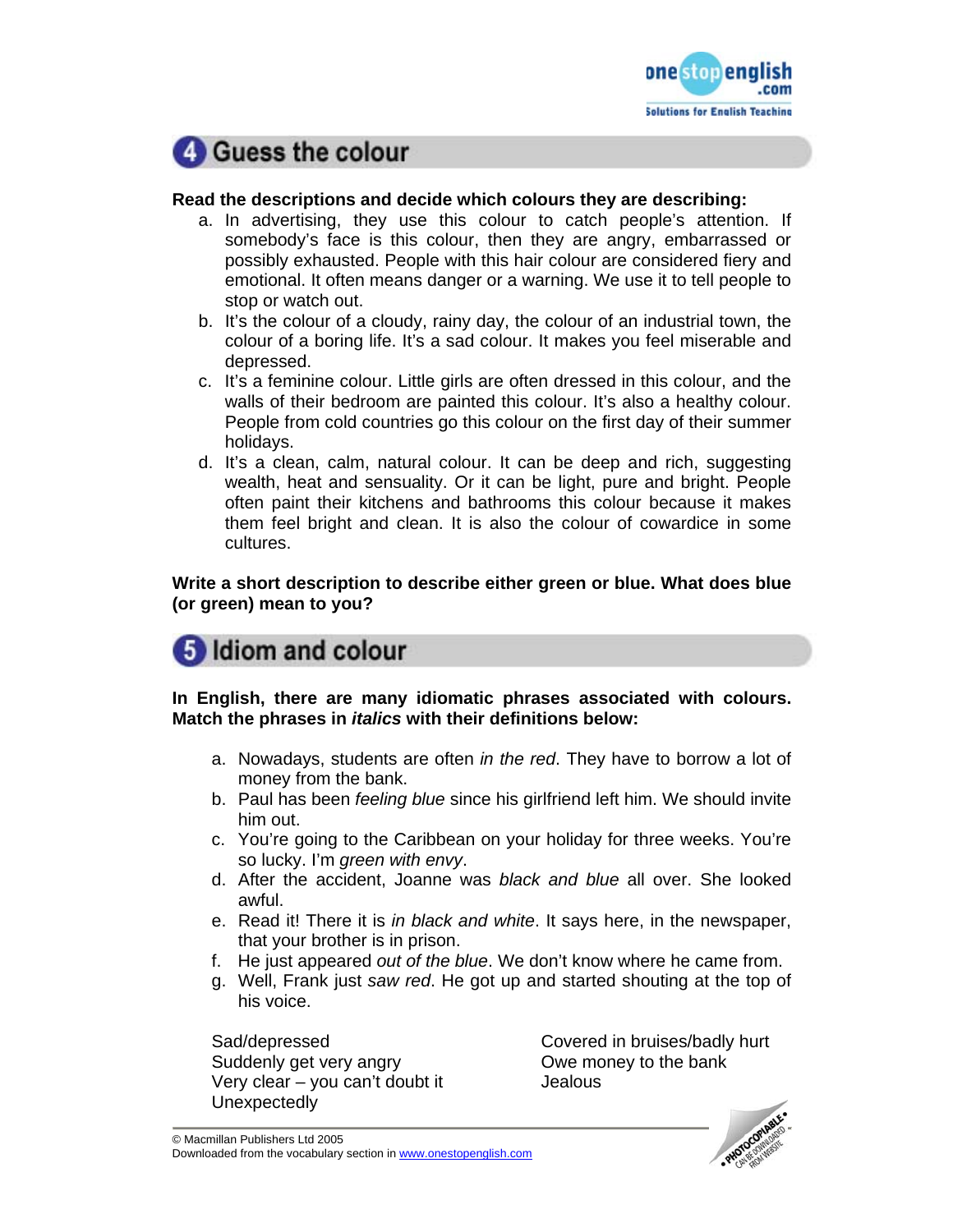

## **6** Group planning

**Work in groups. Redesign the classroom. It needs a bit of colour. Present your ideas to the rest of the class, and agree on a new colour and design for the room.**

- What colour will you paint the walls? Why?
- Will you have a whiteboard or a blackboard?
- What colourful things will you introduce to the classroom to make it brighter or more interesting?
- What about the colour, style and comfort of the tables and chairs?
- What about the floor?
- What about the carpet?
- What about the teacher? How can you make the teacher more colourful?